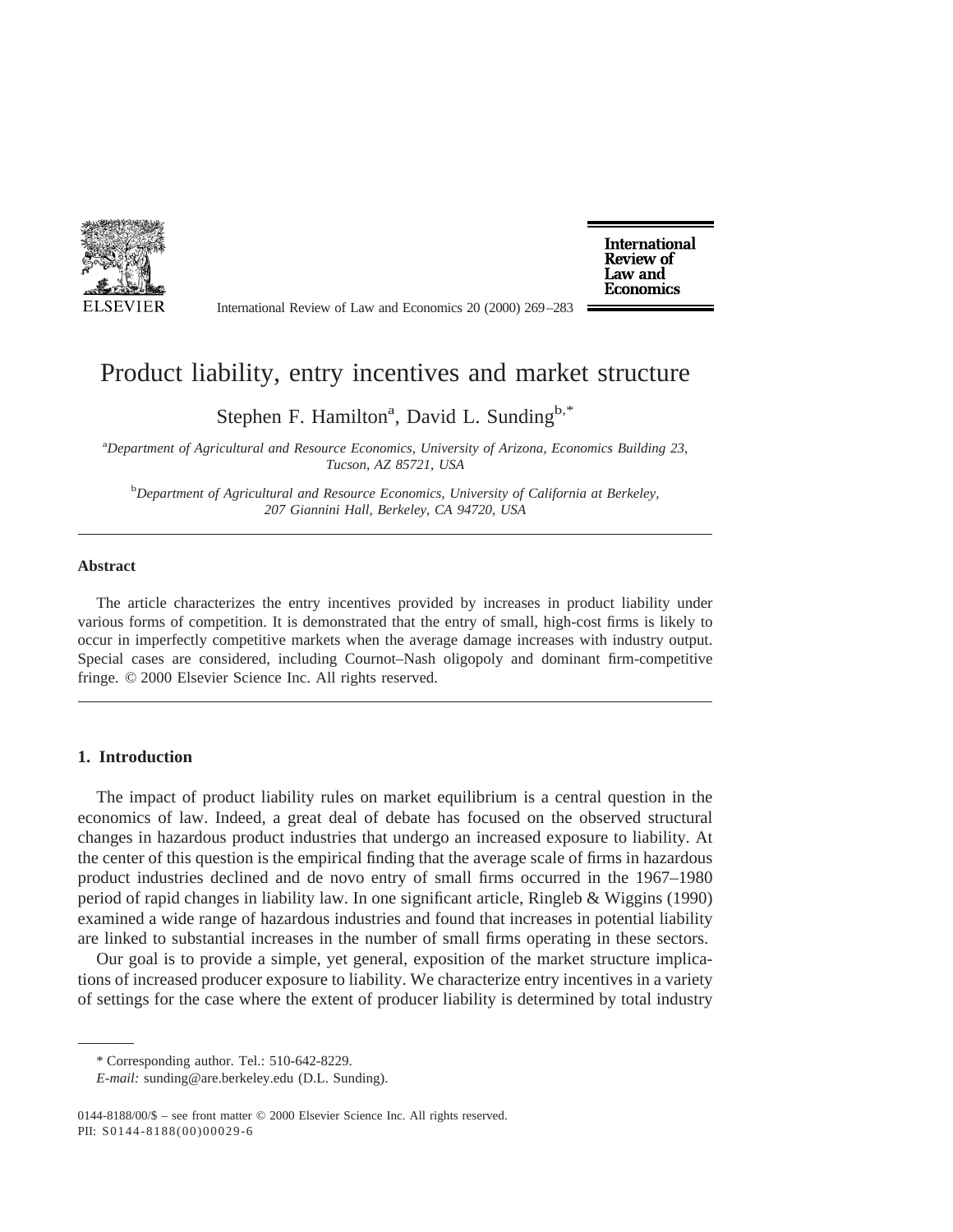output of a hazardous substance. This case encompasses some important real-life situations. One significant example is the case of liability for hazardous products such as cigarettes or pharmaceuticals (the synthetic estrogen diethylstilbestrol [DES] and the childhood diptheriapertussis-tetanus [DPT] vaccine being prime examples), where it is difficult, if not impossible, to allocate responsibility for individual injuries among companies. Another good example is the case of environmental health risk, where public health is affected by the total amount of some toxic substance. In such instances, the courts have increasingly turned toward the use of proportional liability rules. $<sup>1</sup>$ </sup>

The assumption of proportional liability is also related to the burden of traditional regulation. Firms with larger facilities bear proportionally higher costs of complying with environmental and safety regulations than smaller firms. For example, firms with larger facilities face higher potential costs when large sites are more difficult to inspect or when more reports are required to meet regulatory requirements. Pashigian (1984) shows that increased regulation in the early 1970s led to a decrease in the optimal size of manufacturing plants, a finding that closely parallels the results of Ringleb  $\&$  Wiggins (1990) for increases in liability.

In this article, we characterize the marginal effects of an increase in product liability for several indicators of industry structure: output per firm (for various cost types), total industry output, small-firm entry, and incumbent market shares.<sup>2</sup> We base our observations on a generalized conjectural variations model with asymmetric costs, endogenous entry, and complete capitalization. To capture a wide range of oligopoly outcomes, including the case of dominant firm(s) with a competitive fringe, the model allows conjectures to differ across firms. For various parameter values of the industry demand and external damage functions, we demonstrate that an increase in producer liability stimulates small-firm entry. In particular, small-firm entry is likely to occur when the average damage function increases in the level of industry output of the hazardous product. The intuition for such an effect is straightforward. If the average damage function associated with an environmental contaminant increases with industry output, a producer liability rule shifts the marginal benefit schedule of each incumbent firm downward but also makes it more inelastic. Increased producer liability may, thus, increase equilibrium price–cost margins and create an incentive for small-firm entry.

Our analysis indicates that the entry incentives provided by liability rules are richer and more pervasive than previous analyses suggest. Ringleb & Wiggins (1990) and others hypothesize that the entry of small firms following increased liability exposure is the result of incomplete capitalization or latent risks that allow small firms to cease production before injury emerges. Such divestiture is liability reducing when the firms conducting the risky task have insufficient assets to pay damages and declare bankruptcy when suits are filed or, in the

<sup>1</sup> Market share liability was first applied in the DES case, *Sindell v. Abbott Laboratories*, and has since been imposed for health risks resulting from asbestos, the DPT vaccine, and, most recently, from cigarette consumption.<br><sup>2</sup> Sunding & Zilberman (1998) also consider the relationship between market structure and liability. Their

analysis concerns the optimal apportionment of liability along the chain of production when a firm with some degree of market power produces a hazardous input.